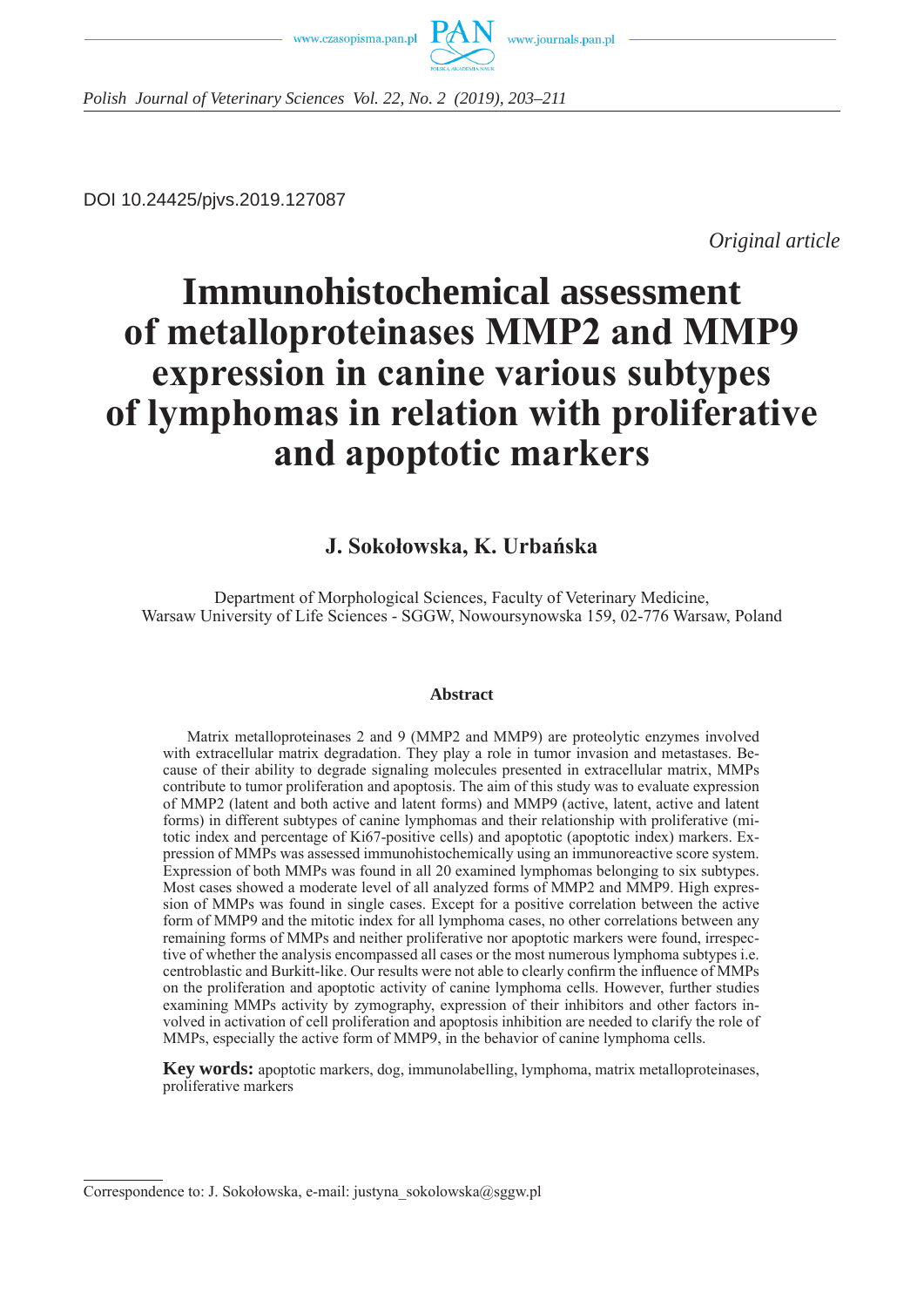

## **Introduction**

Clinically, the most important features of malignant tumors are their invasive growth and metastasis. Infiltration of adjacent and distant tissues by neoplastic cells is a complex multistep process, in which the initial events are disruption of the extracellular matrix (ECM) and invasion of the basal membrane (BM) (Liotta 1986, Kwiatkowski et al. 2008, Aresu et al. 2011, Gialeli et al. 2011). This process involves the selective action of a group of proteases that can collectively degrade components of ECM. These proteases are known as matrix metalloproteinases (MMPs) belonging to the family of  $Ca^{2+}$  and  $Zn^{2+}$ -dependand proteolytic enzymes. Depending on their substrate specifity, MMPs are broadly divided into collagenases, stromelysins and gelatinases. The latter group, comprising Gelatinase A (72 kDa type IV collagenase, MMP2) and Gelatinase B (92 kDa type IV collagenase, MMP9), degrade denaturized collagens (gelatin), native type IV and V collagens and elastin. Because type IV collagen is the integral component of BM, uncontrolled expression of MMP2 and 9 is believed to play a critical role in the invasion of BM by tumor cells. Moreover, MMPs, including gelatinases, have the ability to degrade growth factor receptors, cytokines, chemokines, adhesion molecules, apoptotic ligands, and angiogenic factors presented in ECM, contributing to tumor proliferation, differentiation, motility, apoptosis and angiogenesis (Liotta, 1986, Vu and Werb 2000, McCawley and Matrisian 2001, Kwiatkowski et al. 2008, Gialeli et al. 2011, Pires et al. 2013). Consequently, the presence of gelatinases and other MMPs in malignant tumors is often correlated with tumor aggressiveness and unfavorable prognosis (McCawley and Matrisian 2001, Kwiatkowski et al. 2008, Pires et al. 2013).

MMPs expression has been investigated in a wide range of human tumors (*e.g*. Okada et al. 2004, Yousef et al. 2014) as well as in canine neoplasms (*e.g*. Loukopoulos et al. 2003, Pires et al. 2013). Studies in human medicine have shown that lymphomas are able to produce MMP2 and 9 and that these enzymes play a role in the pathogenesis and prognosis of these tumors (Kossakowska et al. 1993, 1998, Sakata et al. 2004, 2007). However, studies on MMP 2 and 9 in canine lymphomas are not numerous (Gentilini et al. 2005, Newman et al. 2008, Aricò et al. 2013, Aresu et al. 2014) and are focused mainly on either their role in angiogenesis (Aricò et al. 2013, Aresu et al. 2014) or prognostic values of serum MMPs levels (Gentilini et al. 2005). According to our knowledge, there are no papers analyzing MMPs expression in particular subtypes of lymphomas and their impact either on proliferation or apoptotosis of tumor cells. Thus, aim of this study was to evaluate expression of MMP2 and 9 in various subtypes of canine lymphomas and their relationship with proliferative and apoptotic markers.

## **Materials and Methods**

#### **Histological examination**

Twenty canine popliteal lymph nodes with multicentric lymphoma collected during surgical biopsy were included in this study. All specimens were fixed in 10% neutral buffered formalin, processed by common paraffin technique and cut on 3 µm slides. Histopathological diagnosis was performed on sections stained with haematoxylin and eosin (HE) and by immunophenotyping. Tumors were classified according to the updated Kiel classification adapted to the dog by Ponce et al. (2010).

#### **Immunohistochemistry**

Lymphoma phenotype was determined by immunochemistry with anti-CD3 and anti-CD79α antibodies, detecting neoplastic cells of T-cell and B-cell origin, respectively. Antibody against Ki67 and TUNEL methods were used to estimate proliferation activity and apoptosis of tumor cells, respectively. Expression of MMPs was determined by using antibodies against pro- and both pro- and active forms of MMP2 (proMMP2 and a/proMMP2, respectively) as well as pro-, active and pro- and active forms of MMP9 (proMMP9, aMMP9 and a/proMMP9, respectively).

All immunohistochemical procedures were performed according to the manufacturer's protocols. Antigen unmasking was performed using a microwave (two cycles: 7 and 5 min, 700 W). A block of unspecific staining with 5% goat serum (1 hour at room temperature) was than carried out and slides were incubated with primary antibody for 1 hour at room temperature or overnight at 4°C. The REAL™ EnVision™ Detection System, Peroxidase/DAB<sup>+</sup> , Rabbit/Mouse (Dako, Glostrup, Denmark) visualization system was used for antigen detection. The sections were counterstained with Erlich's hematoxylin. Details of the primary antibodies and antigen retrieval methods used in immunohistochemical evaluation are presented in Table 1.

The TUNEL method was used with an ApopTag® Peroxidase In Situ Apoptosis Detection Kit (catalog number S7100, Merck Millipore, Darmstadt, Germany) according to the manufacturer's protocol. The sections were counterstained with methyl green.

Reactive canine lymph nodes were used as a positive control for CD3, CD79α and Ki67 antibodies as well as for the TUNEL method. Sections of canine osteosarcoma and canine skin with inflammatory infil-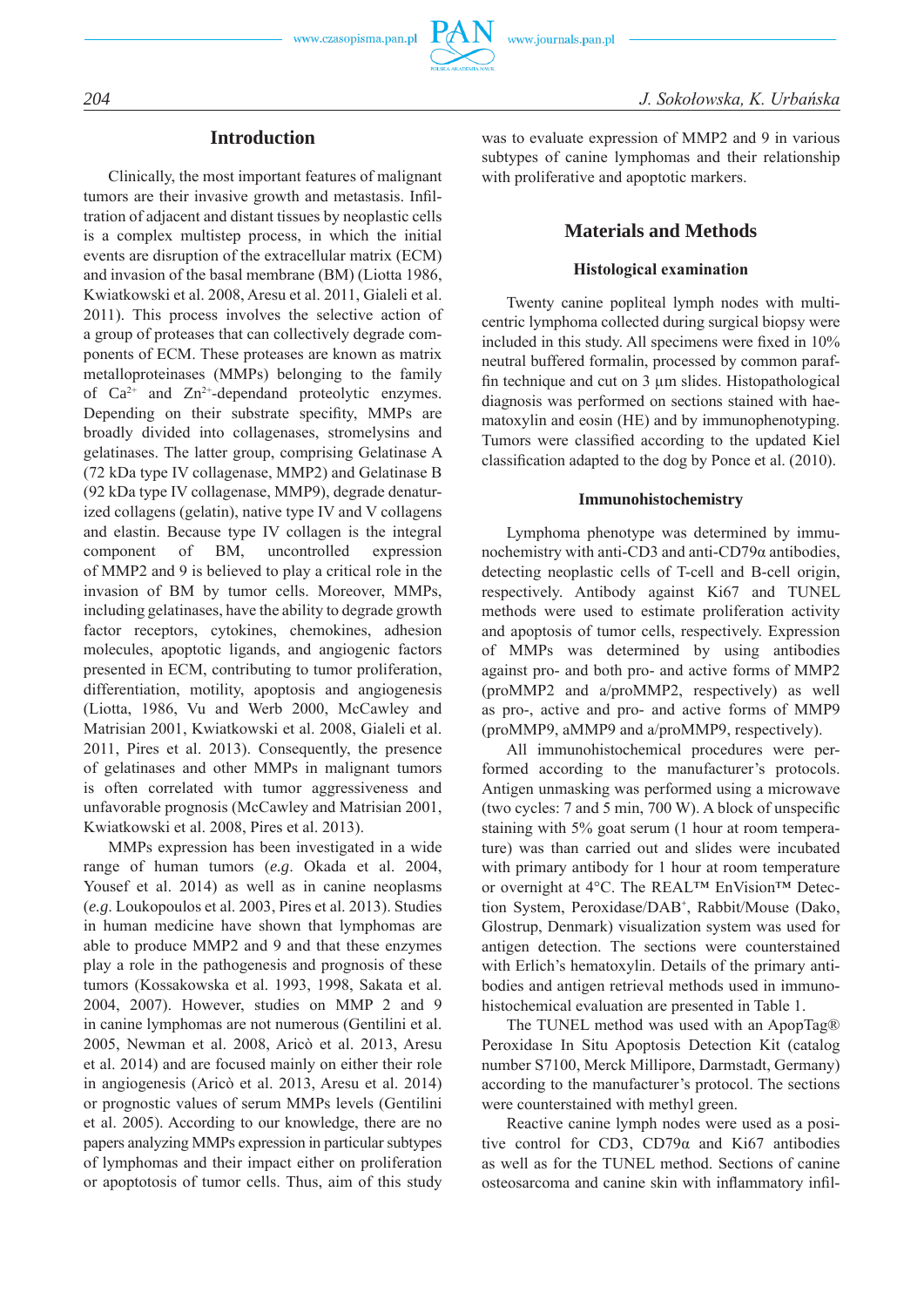| Primary<br>antibody | Clonality                                     | Dilution          | Antigen unmasking method                                | Manufacturer                                |
|---------------------|-----------------------------------------------|-------------------|---------------------------------------------------------|---------------------------------------------|
| $CD79\alpha$        | Monoclonal, clone HM57                        | $1:25^a$          | Microwave, citrate buffer (pH 6.0)                      | Dako, Glostrup, Denmark                     |
| CD <sub>3</sub>     | Polyclonal                                    | $1:50^{\rm a}$    | Microwave, citrate buffer (pH 6.0)                      | Dako, Glostrup, Denmark                     |
| Ki67                | Monoclonal, clone MIB-1                       | $1:50^a$          | Microwave, citrate buffer $(pH 6.0)$                    | Dako, Glostrup, Denmark                     |
| proMMP2             | Monoclonal, clone CA-4001/<br><b>CA719E3C</b> | 1:50 <sup>b</sup> | Microwave, citrate buffer $(pH 6.0)$                    | Abcam, Cambridge, UK                        |
| a/proMMP2           | Monoclonal, clone A-Gel VC2                   | $1:25^{b}$        | Microwave, Dako Target Retrieval<br>Solution $(pH 9.0)$ | Merck Millipore, Darmstadt,<br>Germany      |
| proMMP9             | Monoclonal, clone IIA5                        | 1:50 <sup>b</sup> | Microwave, citrate buffer (pH 6.0)                      | ThermoFisher Scientific.<br>Waltham, MA USA |
| aMMP9               | Monoclonal, clone 4A3                         | 1:50 <sup>b</sup> | Microwave, citrate buffer (pH 6.0)                      | Merck Millipore, Darmstadt,<br>Germany      |
| a/proMMP9           | Monoclonal, clone EP1255Y                     | 1:50 <sup>b</sup> | Microwave, citrate buffer (pH 6.0)                      | Abcam, Cambridge, UK                        |
|                     |                                               |                   |                                                         |                                             |

## *Immunohistochemical assessment of metalloproteinases ... 205*

Table 1. Primary antibodies and antigen retrieval methods used in immunohistochemical evaluation of canine lymphomas.

<sup>a</sup> 1 hour incubation at room temperature; <sup>b</sup>Overnight incubation at 4°C

tration containing macrophages and neutrophiles were used as positive controls for MMPs antibodies. Substitution of primary antibody by TBST (Dako, Glostrup, Denmark) was used for negative controls for all immunohistohemical methods.

## **Assessment of cell proliferation**

Tumor cell proliferation was estimated in the sections stained with HE and with anti-Ki67 antibody. The proliferative activity was estimated on the basis of the mitotic index (MI) and proliferative index (PI) in each specimen. The MI was assessed as the mean number of metaphase and anaphase nuclei in 10 visual fields (HE, ×400 magnification). The PI was defined as the number of Ki67-positive lymphoma cells in 1000 tumors cells  $(\times 1000$  magnification). Both indices were estimated in triple counting.

#### **Assessment of cell apoptosis**

Estimation of lymphoma cell apoptosis was made in sections stained using the TUNEL method. Tumor cell apoptosis was estimated on the basis of apoptotic index (AI) in each specimen, defined as the number of positive lymphoma cells and apoptotic bodies in 1000 tumor cells in triple counting  $(\times 1000)$  magnification).

#### **Analysis of MMPs immunolabelling**

Expression of the MMPs was assessed semiquantitatively in 20 randomly selected visual fields (×400 magnification) through all specimens using the immunoreactive score system. This system defines two parameters: quantity score (QS) corresponding to the percentage of malignant cells expressing each MMPs and staining intensity score (SIS) assessing labeling intensity. QS was estimated as:  $0 =$  negative;  $1 =$  <25%;  $2 = 25-50\%$ ;  $3 = 51-75\%$ ;  $4 = 75\%$  of positive cells. SIS was defined as:  $0 =$  negative;  $1 =$  weak;  $2 =$  moderate; 3 = strong. In each case the mean values of QS and SIS were assigned. Mean values of QS and SIS were than multiplied to provide the total immunohistochemical score (TIS) ranging from 0 to 12 (Beltran et al. 2013). TIS scores of 1 to 4 were considered to represent low levels of MMPs expression, scores of >4 to 9 were classified as moderate, while scores of >9 to 12 were considered as high levels of MMPs expression (Chu et al. 2011, Yousef et al. 2014).

## **Statistical analysis**

Data, presented as mean values  $\pm$  SD, were analyzed using Statistica 13.3 for Windows (Tibco Software Inc.). Statistical comparisons were made using the Mann-Whitney U-test. Correlations between expression of MMPs and MI, PI and AI were established by the significance of Spearman's rank correlation coefficient. p≤0.05 was considered significant.

## **Results**

## **Histological examination**

Among 20 canine lymphomas 2 were of T-cell phenotype  $(CD3+CD79\alpha)$  and belonged to a pleomorphic mixed, small and large cell lymphoma (PMCL) subtype, whereas other tumors were of B-cell origin and were classified into 5 subtypes: centroblastic (CBL) – 7 cases, Burkitt-like (BLL) – 6 cases, centrocytic-centroblastic (CC/CBL) – 3 cases, lymphoblastic (LBL) - 1 case and small lymphocytic (SLL) – 1 case.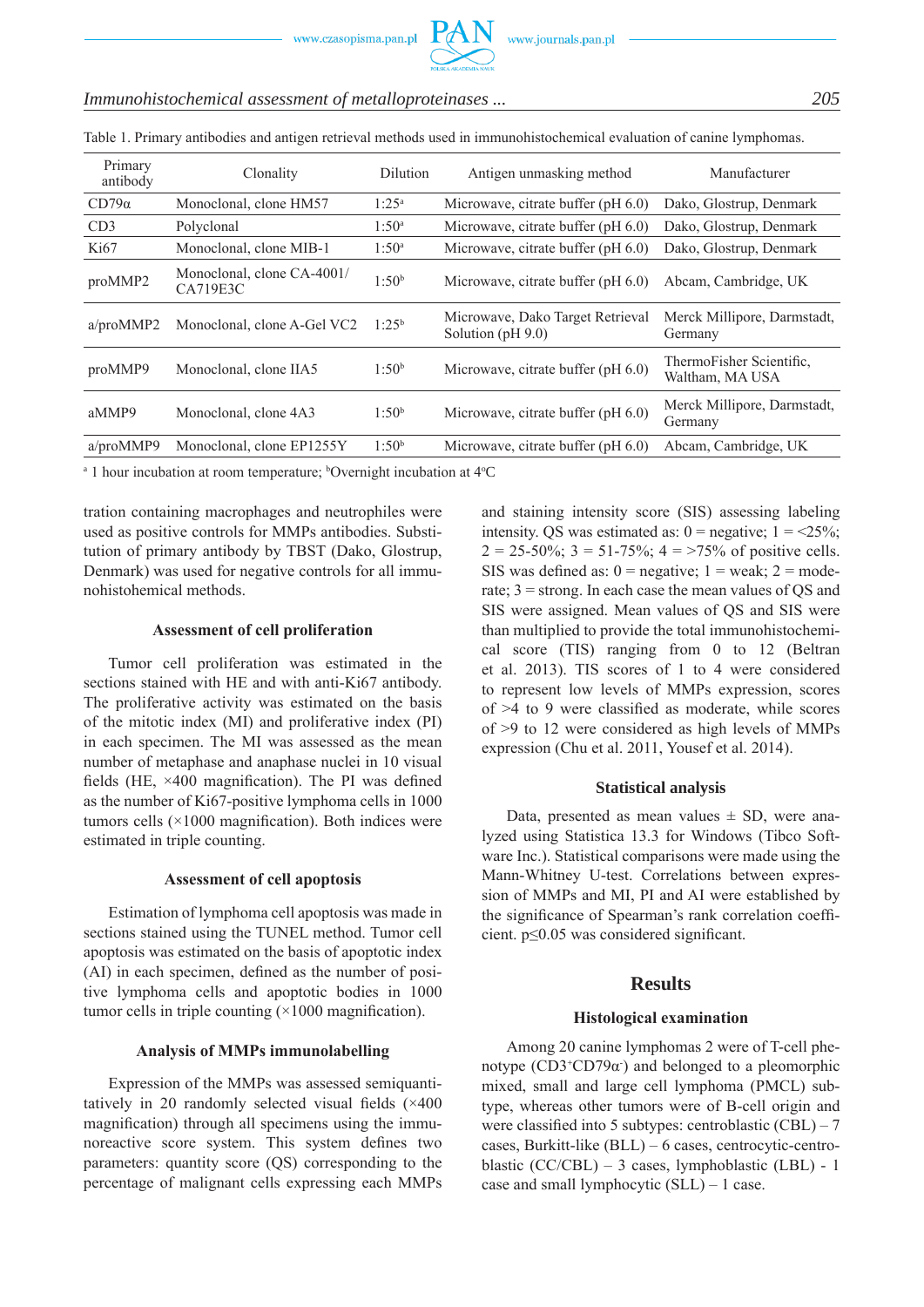## *206 J. Sokołowska, K. Urbańska*

Table 2. Proliferation and apoptotic markers and expression of matrix metalloproteinases 2 and 9 in particular subtypes of lymphoma.

| Lymphoma<br>subtype | MI                 |                         | PI [%]             |                                   | AI [%]             |                         |                    | proMMP2                 |                    | a/proMMP2               |                    | aMMP9                   |                    | proMMP9                       |                    | a/proMMP9                |  |
|---------------------|--------------------|-------------------------|--------------------|-----------------------------------|--------------------|-------------------------|--------------------|-------------------------|--------------------|-------------------------|--------------------|-------------------------|--------------------|-------------------------------|--------------------|--------------------------|--|
|                     | Range<br>of values | Mean<br>$value \pm SEM$ | Range<br>of values | Mean<br>$value \pm SEM$           | Range<br>of values | Mean<br>$value \pm SEM$ | Range<br>of values | Mean<br>$value \pm SEM$ | Range<br>of values | Mean<br>$value \pm SEM$ | Range<br>of values | Mean<br>$value \pm SEM$ | Range of<br>values | Mean<br>$value \pm SEM$       | Range<br>of values | Mean<br>$value \pm SEM$  |  |
| PMCL                | 6.56-8.2           | $7.38 + 1.16$           | 21.87-25.47        | $23.67 \pm 2.55$                  | $3.86 - 4.2$       | $4.03 \pm 0.24$         | 7.48-9.49          | $8.48 \pm 1.42$         | $5.5 - 7$          | $6.25 \pm 1.06$         | 4.17-4.93          | $4.55 \pm 0.53$         | 5.11-7.67          | $6.39 \pm 1.81$               | 8-10.95            | $9.48 \pm 2.09$          |  |
| SLL                 | 3.2                | ٠                       | 21.57              | ٠                                 | 2.17               |                         | 1.7                | ٠                       | 5.04               | ٠                       | 3.53               | ۰                       | 7.43               | <b>1999</b>                   | 7.75               | $\overline{\phantom{a}}$ |  |
| CC/CBL              | 1.33-6.27          | $4.44 + 2.71$           | 36.13-38.3         | $37.22 \pm 1.53$                  | 84-3.87            | $2.7 \pm 1.05$          | 2.69-6.83          | $4.33 \pm 2.2$          | 3.68-4.78          | $4.08 \pm 0.61$         | $0.04 - 5.36$      | $3.23 \pm 2.82$         | $1.11 - 5.43$      | $3.08 \pm 2.18$               | $4.9 - 10.2$       | $7.6 \pm 2.65$           |  |
| LBL                 | 12.73              | ٠                       | 19.1               | ٠                                 | 2.1                | ۰.                      | 6.38               | ٠                       | 4.96               | ۰                       | 9.06               | ٠                       | 4.88               | $\sim$                        | 8.14               |                          |  |
| CBL                 | $2.75 - 11.2$      | $5.52 \pm 3.07$         | 20.66-35.47        | $26.26 \pm 5.59$                  | 2.65-8.17          | $5.78 \pm 2.29$         | 1.28-9.8           | $5.95 \pm 2.82$         | 4.32-5.93          | $4.98 \pm 0.54$         | $0.13 - 10.07$     | $3.69 \pm 4.32$         |                    | $0.26 - 9.72$ $3.94 \pm 4.19$ | 4.06-9.59          | $6.82 \pm 1.98$          |  |
| <b>BLL</b>          | 4.96-13.2          | $9.73 \pm 3.14$         |                    | $34.82 - 68.47$ $46.61 \pm 13.93$ | $1.17 - 7.2$       | $4.21 \pm 2.21$         | 3.24-7.69          | $5.93 \pm 1.71$         | 4.59-6.57          | $5.3 \pm 0.69$          | $0.15 - 6.99$      | $4.36 \pm 2.98$         | $0.46 - 6.02$      | $3.81 \pm 2.01$               | 5.58-8.23          | $7.36 \pm 1.05$          |  |
| <b>Total</b>        | $1.33 - 13.2$      | $7.05 + 3.62$           | 19.1-68.47         | $32.94 \pm 13.18$                 | 1.17-8.17          | $4.31 \pm 2.18$         | $1.28 - 9.8$       | $5.76 \pm 2.43$         | $3.68 - 7$         | $5.07 \pm 0.8$          | 0.04-10.07         | $4.17 \pm 3.26$         |                    | $0.26 - 9.72$ $4.24 + 2.94$   | 4.06-10.95         | $7.48 \pm 1.76$          |  |

Abbreviations: **PMCL** – pleomorphic mixed, small and large cell lymphoma, **CC/CBL** – centrocytic-centroblastic lymphoma, **LBL** – lymphoblastic lymphoma, **CBL** – centroblastic lymphoma, **BLL** - Burkitt-like lymphoma, **SLL** – lymphocytic lymphoma, **MI** – mitotic index, **PI** – proliferative index, **AI** – apoptotic index, **proMMP** – latent form of matrix metalloproteinase, **aMMP** – active form of matrix metalloproteinase, **a/proMMP** – latent and active forms of matrix metalloproteinase.

Table 3. Proliferation and apoptotic markers and expression of matrix metalloproteinases 2 and 9 estimated according to immunoreactive score system in particular cases of canine lymphomas.

| Case Lyphoma<br>subtype<br>no. |               | MI    | <b>PI</b> | AI   | proMMP2   |            | $a/$ proMMP2 |                |                     | aMMP9      |           |            | proMMP9    |           |            | a/proMMP9  |           |                |            |
|--------------------------------|---------------|-------|-----------|------|-----------|------------|--------------|----------------|---------------------|------------|-----------|------------|------------|-----------|------------|------------|-----------|----------------|------------|
|                                |               |       |           |      | <b>QS</b> | <b>SIS</b> | <b>TIS</b>   | <b>OS</b>      | <b>SIS</b>          | <b>TIS</b> | <b>QS</b> | <b>SIS</b> | <b>TIS</b> | <b>QS</b> | <b>SIS</b> | <b>TIS</b> | <b>QS</b> | <b>SIS</b>     | <b>TIS</b> |
| -1                             | <b>PMCL</b>   | 6.56  | 25.47     | 3.86 | 3.37      | 2.21       | 7.48         | 3.55           | 1.55                | 5.5        | 3.14      | 1.57       | 4.93       | 2.81      | 1.8        | 5.11       | 3.5       | 2.3            | 8          |
| $\overline{2}$                 | <b>PMCL</b>   | 8.2   | 21.87     | 4.2  | 3.45      | 2.75       | 9.49         | $\overline{4}$ | 1.75                | 7          | 3.15      | 1.33       | 4.17       | 3.65      | 2.1        | 7.67       | 3.65      | 3              | 10.95      |
| 3                              | <b>SLL</b>    | 3.2   | 21.57     | 2.17 | 1.7       |            | 1.7          | 3.15           | 1.6                 | 5.04       | 2.48      | 1.43       | 3.53       | 2.7       | 2.75       | 7.43       | 3.1       | 2.5            | 7.75       |
| $\overline{4}$                 | <b>CC/CBL</b> | 1.33  | 29.92     | 1.84 | 2.15      | 1.25       | 2.69         | 2.8            | 1.35                | 3.78       | 0.35      | 0.1        | 0.04       | 2.25      | 1.2        | 2.7        | 3.4       | 3              | 10.2       |
| 5                              | <b>CC/CBL</b> | 5.73  | 36.13     | 3.87 | 3.5       | 1.95       | 6.83         | 3.68           | 1.3                 | 4.78       | 3.25      | 1.65       | 5.36       | 3.5       | 1.55       | 5.43       | 3.85      | 2              | 7.7        |
| 6                              | <b>CC/CBL</b> | 6.27  | 38.3      | 2.4  | 2.35      | 1.48       | 3.47         | 2.68           | 1.38                | 3.68       | 3.13      | 1.38       | 4.3        | 1.7       | 0.65       | 1.11       | 2.65      | 1.85           | 4.9        |
| 7                              | <b>LBL</b>    | 12.73 | 19.1      | 2.1  | 3.75      | 1.7        | 6.38         | 3.68           | 1.35                | 4.96       | 3.63      | 2.5        | 9.06       | 3.75      | 1.3        | 4.88       | 3.7       | 2.2            | 8.14       |
| 8                              | <b>CBL</b>    | 2.75  | 28.78     | 7.47 | 0.8       | 1.6        | 1.28         | 2.85           | 1.65                | 4.7        | 0.55      | 1          | 0.55       | 0.7       | 1.3        | 0.91       | 2.1       | 2.4            | 5.04       |
| 9                              | <b>CBL</b>    | 3.03  | 30.97     | 7.97 | 3.25      | 1.55       | 5.04         | 3.9            | 1.2                 | 4.68       | 0.25      | 0.5        | 0.13       | 0.8       | 1.1        | 0.88       | 2.8       | 1.45           | 4.06       |
| 10                             | <b>CBL</b>    | 3.03  | 20.66     | 8.17 | 3.4       | 1.45       | 4.93         | 3.75           | 1.4                 | 5.25       | 0.55      | 0.4        | 0.22       | 0.35      | 0.75       | 0.26       | 3.85      | 1.5            | 5.78       |
| 11                             | <b>CBL</b>    | 5.47  | 22.23     | 3.83 | 3.5       | 1.9        | 6.65         | 3.2            | 1.35                | 4.32       | 0.9       | 0.4        | 0.36       | 0.6       | 1.25       | 0.75       | 3.55      | 2.7            | 9.59       |
| 12                             | <b>CBL</b>    | 7.53  | 21.6      | 2.65 | 4         | 2.2        | 8.8          | 3.95           | 1.5                 | 5.93       | 3.8       | 2.65       | 10.07      | 3.35      | 2.65       | 8.88       | 3.35      | 2.6            | 8.71       |
| 13                             | <b>CBL</b>    | 5.63  | 24.1      | 3.8  | 3.5       | 2.8        | 9.8          | 3.65           | 1.45                | 5.29       | 3.35      | 2.3        | 7.71       | 3.6       | 2.7        | 9.72       | 3.2       | 2.3            | 7.36       |
| 14                             | <b>CBL</b>    | 11.2  | 35.47     | 6.57 | 3.05      | 1.7        | 5.19         | 3.6            | 1.3                 | 4.68       | 3.73      | 1.83       | 6.8        | 3.55      | 1.75       | 6.21       | 3.35      | 2.15           | 7.2        |
| 15                             | <b>BLL</b>    | 4.96  | 34.82     | 7.2  | 2.38      | 1.36       | 3.24         | 3.1            | 1.55                | 4.8        | 1.25      | 0.8        | 1          | 1.67      | 1.53       | 2.55       | 3.32      | 2.4            | 7.97       |
| 16                             | <b>BLL</b>    | 10.87 | 37.2      | 5.33 | 3.25      | 2.35       | 7.64         | 3.68           | 1.45                | 5.33       | 3.58      | 1.73       | 6.17       | 3.35      | 1.4        | 4.69       | 3.5       | 2.35           | 8.23       |
| 17                             | <b>BLL</b>    | 9.4   | 38.87     | 1.17 | 3.75      | 2.05       | 7.69         | 3.75           | 1.23                | 4.59       | 3.58      | 1.78       | 6.35       | 3.65      | 1.65       | 6.02       | 3.35      | 2.45           | 8.21       |
| 18                             | BLL           | 13.2  | 68.47     | 4.93 | 3.48      | 1.38       | 4.78         | 3.93           | 1.68                | 6.57       | 3.55      | 1.55       | 5.5        | 3.25      | 1.25       | 4.06       | 3.75      | $\mathfrak{D}$ | 7.5        |
| 19                             | <b>BLL</b>    | 7.43  | 40.63     | 4.47 | 3.6       | 1.7        | 6.12         | 3.65           | 1.45                | 5.29       | 0.75      | 0.2        | 0.15       | 0.4       | 1.15       | 0.46       | 3.85      | 1.45           | 5.58       |
| 20                             | <b>BLL</b>    | 12.5  | 59.64     | 2.13 | 3.23      | 1.89       | 6.1          |                | 3.39 1.54 5.22 3.48 |            |           | 2.01       | 6.99       | 3.29      |            | 1.54 5.07  | 2.93      | 2.28           | 6.68       |

Abbreviations: **PMCL** – pleomorphic mixed, small and large cell lymphoma, **CC/CBL** – centrocytic-centroblastic lymphoma, **LBL** – lymphoblastic lymphoma, **CBL** – centroblastic lymphoma, **BLL** – Burkitt-like lymphoma, **SLL** – lymphocytic lymphoma, **MI** – mitotic index, **PI** – proliferative index, **AI** – apoptotic index, **proMMP** – latent form of matrix metalloproteinase, **aMMP** – active form of matrix metalloproteinase, **a/proMMP** – latent and active forms of matrix metalloproteinase, **QS** – quantity score, **SIS** – staining intensity score, **TIS** – total immunohistochemical score

#### **Proliferative markers examination**

The MI in all examined lymphomas ranged from 1.33-13.2 with a mean MI value of 7.05±3.62. In most cases (9/20) MI ranged from 5-10 mitoses per high-power field with the mean MI value of  $6.91\pm1.33$ . In  $6/20$  cases the MI was  $\leq$  5 and in the remaining  $5/20$  cases was  $>10$ with a mean MI value of  $3.05 \pm 1.16$  and  $12.1 \pm 1.01$ , respectively.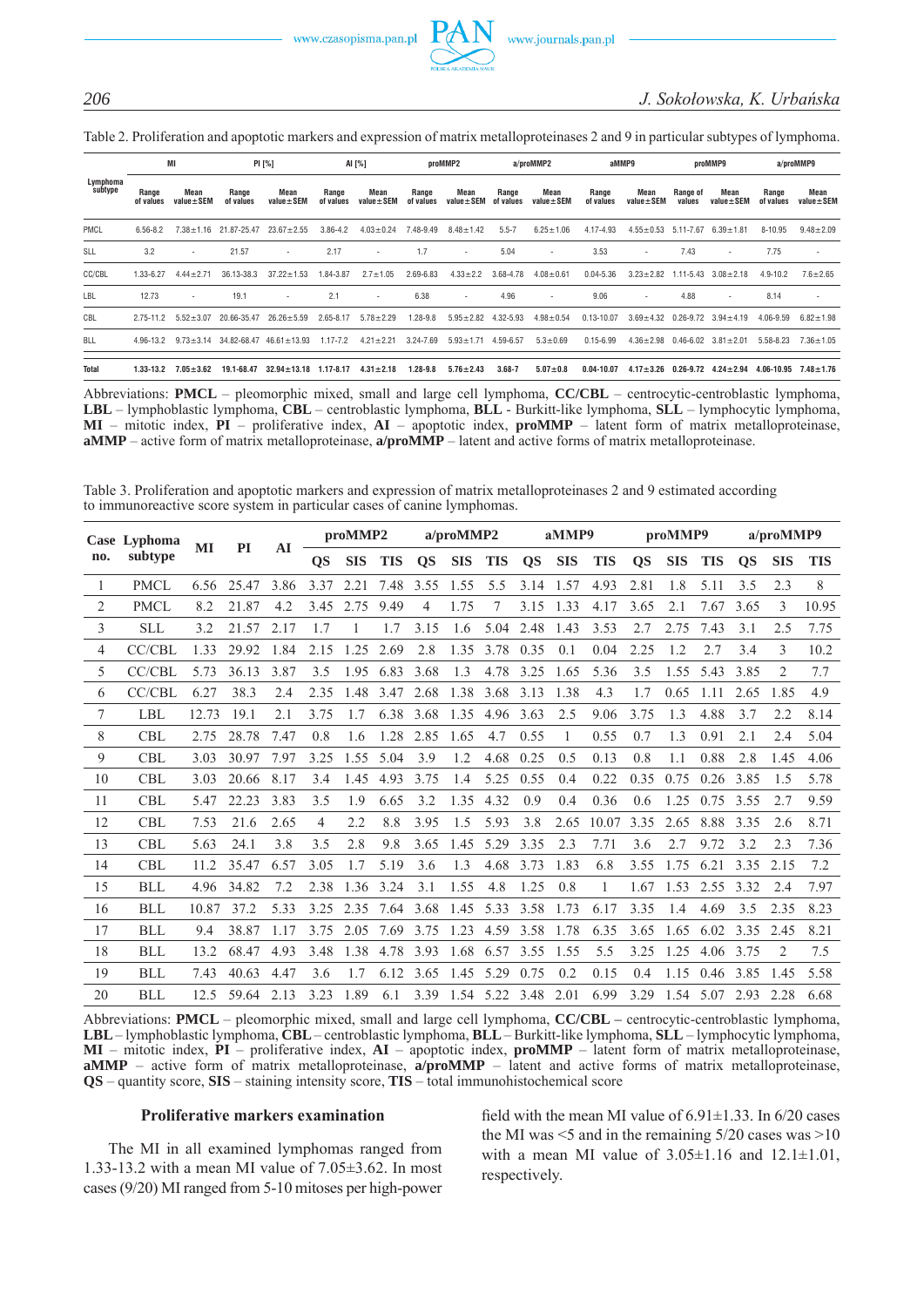

*Immunohistochemical assessment of metalloproteinases ... 207*



Fig. 1. Immunohistochemical staining of metalloproteinases (MMPs) in canine lymphomas: A) Expression of latent form of MMP2 in <25% of cells with a low labeling intensity. B) Expression of latent form of MMP9 in >75% of cells with a moderate labeling intensity. C) Expression of active form of MMP9 in 50-75% of cells with a strong labeling intensity;  $bar = 50 \text{ µm}$ .

All examined lymphomas showed comparable expression of Ki67 with the mean PI value of 32.94±13.18 (range of values: 19.1-68.47). In 12/20 cases the PI was <35% Ki67-positive cells with the mean PI of 24.65±4.9 (range of values: 19.1-34.82). In 8/20 lymphomas the PI was >35%; however, only in 3 cases did it exceed 40%. The mean PI for this group was 44.34±12.5 (range of values: 35.47-68.47). Detailed data on the MI and the PI in particular subtypes and cases of lymphomas are presented in Tables 2 and 3.

#### **Apoptotic index examination**

The range of AI values for all examined lymphomas was 1.17-8.17 with the mean AI value of  $4.31\pm2.18$ . In most cases (8/20) the AI ranged from 3-7% of positive cells with the mean AI value of 4.54±0.93. In 7/20 cases the AI was <3% positive cells with a mean AI value of  $2.07\pm0.47$ . In the remaining  $4/20$  lymphomas the AI was >7% of positive cells with the mean AI value of 7.7±0.45. Detailed data on AI in particular subtypes and cases of lymphomas are presented in Tables 2 and 3.

#### **MMP2 and MMP9 expression**

Positive reactions with all MMPs antibodies were observed in lymphoma cells and in macrophages presented within tumor tissue. MMPs were diffusely located in the cytoplasm of lymphoma cells. All examined tumors showed expression of all analyzed forms of MMP2 and 9. Positive correlation was found between expression of aMMP9 and proMMP9 ( $r = 0.79$ ;  $p \le 0.01$ ).

The range of TIS values for proMMP2 for all lym-

phomas was 1.28-9.80 with a mean TIS value of 5.76±2.43. Most cases of lymphomas (13/20) had a moderate level of proMMP2 expression. In 5/20 cases expression of proMMP2 was weak and in the remaining 2/20 cases was high. The range of TIS values for a/proMMP2 for all cases was 3.68-7 with a mean TIS value of 5.07±0.8. All but two cases had moderate a/proMMP2 expression. Non of the examined lymphomas was characterized by a high level of a/proMMP2 expression.

The mean TIS values for MMP9 were: 4.17±3.26 (range of values: 0.04-10.07), 4.24±2.94 (range of values:  $0.26 - 9.72$ ) and  $7.48 \pm 1.76$  (range of values: 4.06-10.95) for aMMP9, proMMP9 and a/proMMP9, respectively. In most cases expression of all forms of MMP9 was moderate (in 10/20, 11/20 and 17/20 cases for aMMP9, proMMP9 and a/proMMP9, respectively). Low levels of aMMP9 and proMMP9 were observed in 8 cases in each group, whereas non of the examined lymphomas showed low expression of a/proMMP9. High levels of aMMP9, proMMP9 and a/proMMP9 expression were observed in 2/20, 1/20 and 3/20 cases, respectively. Detailed data on MMP2 and MMP9 expression in particular subtypes and cases of lymphomas are given in Tables 2 and 3, whereas representative images of MMPs immunolabelling in lymphoma cells are shown in Fig. 1.

#### **Association of MMPs expression with prolirerative and apoptotic markers**

Expression of all forms of MMPs did not correlate with either proliferative or apoptotic markers, irrespec-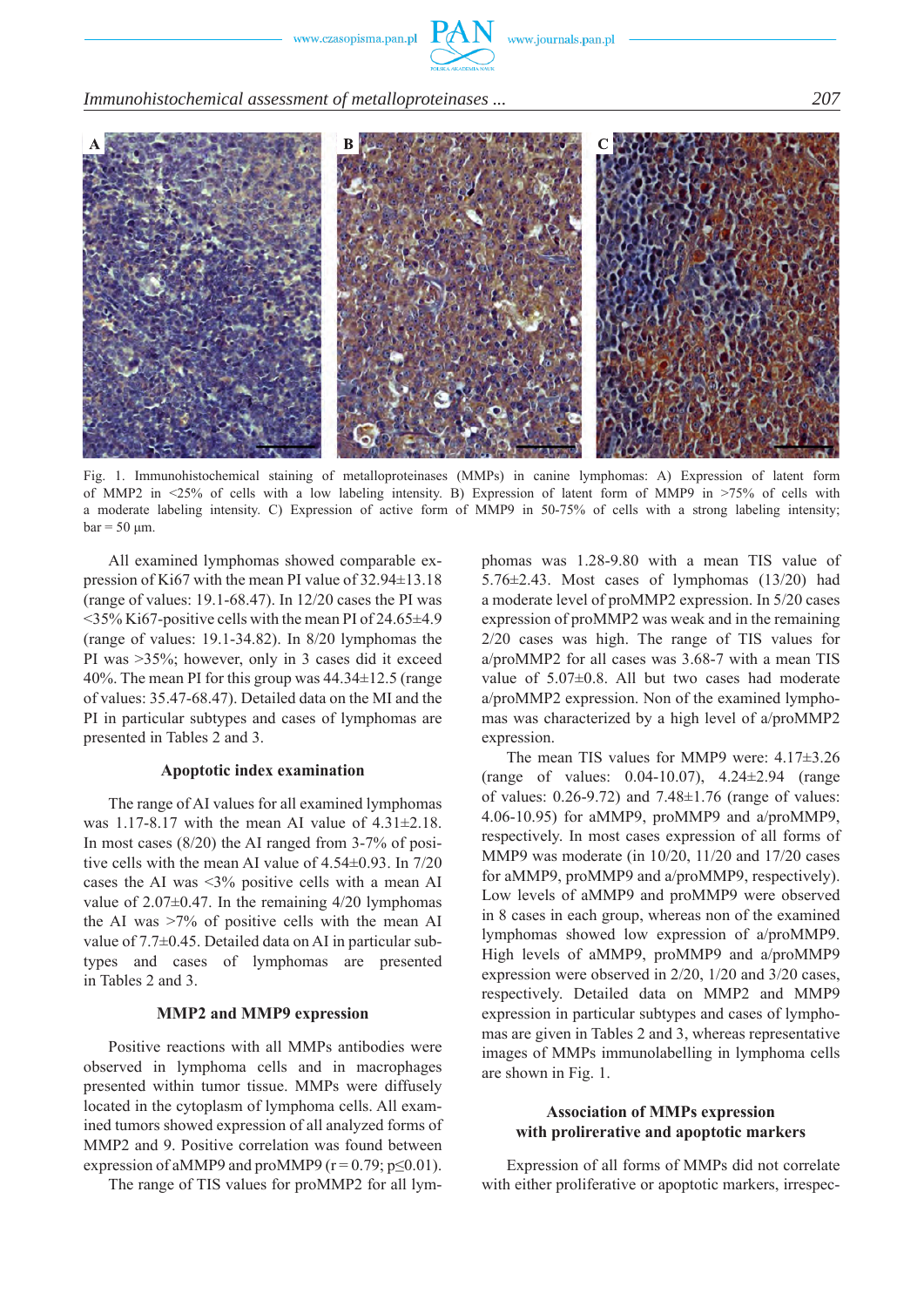

Table 4. Expression of matrix metalloproteinases 2 and 9 depending on the values of mitotic, proliferative and apoptotic indices.

| <b>Parameter</b>                |                    | proMMP2                      |                                                | a/proMMP2       |                    | aMMP9                        |                    | proMMP9                      | a/proMMP9          |                              |  |
|---------------------------------|--------------------|------------------------------|------------------------------------------------|-----------------|--------------------|------------------------------|--------------------|------------------------------|--------------------|------------------------------|--|
|                                 | Range<br>of values | <b>Mean</b><br>value±SEM     | <b>Mean</b><br>Range<br>value±SEM<br>of values |                 | Range<br>of values | <b>Mean</b><br>value±SEM     | Range<br>of values | <b>Mean</b><br>value±SEM     | Range<br>of values | <b>Mean</b><br>value±SEM     |  |
| MI                              |                    |                              |                                                |                 |                    |                              |                    |                              |                    |                              |  |
| $<$ 5                           | 1.28-5.04          | $3.15 \pm 1.58$ <sup>a</sup> | 3.78-5.25                                      | $4.71 \pm 0.5$  | $0.04 - 3.53$      | $0.91 \pm 1.33^{b,B}$        | $0.26 - 7.43$      | $2.45 \pm 2.62$              | $4.06 - 10.2$      | $6.58 \pm 2.18$              |  |
| $5 - 10$                        | 3.47-9.8           | $7.37 \pm 1.94$ <sup>a</sup> | 3.68-7                                         | $5.12 \pm 0.96$ | $0.15 - 10.07$     | $4.82 \pm 3.18$ <sup>b</sup> | 0.46-9.72          | $5.02 \pm 3.53$              | 4.9-10.95          | $7.89 \pm 1.86$              |  |
| >10                             | 4.78-7.64          | $6.02 \pm 1.12$              | 4.68-6.57                                      | $5.41 \pm 0.73$ | 5.5-9.06           | $6.9 \pm 1.34^B$             | $4.06 - 6.21$      | $4.98 \pm 0.78$              | $7.2 - 8.2$        | $7.8 \pm 0.4$                |  |
| <b>PI</b>                       |                    |                              |                                                |                 |                    |                              |                    |                              |                    |                              |  |
| $\leq$ 35% Ki67+cells           | 1.28-9.8           | $5.62 \pm 2.97$              | 3.78-7                                         | $5.1 \pm 0.82$  | $0.04 - 10.07$     | $3.48 \pm 3.73$              | $0.26 - 9.72$      | $4.31 \pm 3.44$              | 4.06-10.95         | $7.8 \pm 2.04$               |  |
| $>35\%$ Ki67 <sup>+</sup> cells | 3.47-7.69          | $5.97 \pm 1.45$              | 3.68-6.57                                      | $5.02 \pm 0.83$ | $0.15 - 6.99$      | $5.2 \pm 2.22$               | $0.46 - 6.21$      | $4.13 \pm 2.18$              | $4.9 - 8.23$       | $7+1.21$                     |  |
| AI                              |                    |                              |                                                |                 |                    |                              |                    |                              |                    |                              |  |
| $\leq$ 3% positive cells        | $1.7 - 8.8$        | $5.26 \pm 2.67$              | 3.68-5.93                                      | $4.68 \pm 0.77$ | $0.04 - 10.07$     | $5.76 \pm 3.45$              | 1.11-8.88          | $5.16 \pm 2.65^b$            | $4.9 - 10.2$       | $7.99 \pm 1.58$              |  |
| 3-7% positive cells             | 4.78-9.8           | $7.11 \pm 1.72$ <sup>b</sup> | $4.32 - 7$                                     | $5.42 \pm 0.87$ | $0.15 - 7.71$      | $4.57 \pm 2.65$              | 0.46-9.72          | $4.9 \pm 2.97$               | 5.58-10.95         | $8.01 \pm 1.52$ <sup>b</sup> |  |
| $>7\%$ positive cells           | 1.28-5.04          | $3.62 \pm 1.76$ <sup>b</sup> | 4.68-5.25                                      | $4.96 \pm 0.31$ | $0.13 - 1$         | $0.47 \pm 0.4$               | $0.26 - 2.55$      | $1.15 \pm 0.98$ <sup>b</sup> | 4.06-6.68          | $5.39 \pm 1.11$ <sup>b</sup> |  |

Identical letters in the same column indicate statistically significant differences: a- the difference very highly significant (P≤0.001); b, B – the difference significant (p<0.05)

Abbreviations: **MI** – mitotic index, **PI** – proliferative index, **AI** – apoptotic index, **proMMP** – latent form of matrix metalloproteinase, **aMMP** – active form of matrix metalloproteinase, **a/proMMP** – latent and active forms of matrix metalloproteinase

tively of whether we analyzed all cases or the most numerous lymphoma subtypes *i.e*. CBL and BLL, with the exception of a high positive correlation between MI and expression of aMMP9 established for all examined cases (r = 0.69; p $\leq$ 0.01).

Regarding groups of different MI (Table 4), only expression of proMMP2 for groups with MI<5 and MI 5-10 (p≤0.001) as well as expression of aMMP9 for the following groups:  $MI < 5$  *vs*. MI 5-10 ( $p \le 0.05$ ) and MI $< 5$ *vs*. MI>10 (p≤0.05) differed significantly. No statistical differences in expression of all forms of MMPs were found between groups of different PI (<35% Ki67-positive cells *vs.* >35% Ki67-positive cells; Table 4).

Regarding groups of different AI (Table 4), significant differences in MMPs expression were found only in the case of proMMP2 for groups with AI 3-7% and  $>7\%$  of positive cells (p $\leq$ 0.05), as well as for proMMP9 and a/proMMP9 for groups of AI 0-3% *vs*. >7% (p≤0.05) and AI 3-7% *vs*. >7% of positive cells (p≤0.05), respectively.

## **Discussion**

We investigated MMP2 and 9 expression in various subtypes of canine lymphomas and according to our knowledge this is the first such study, as other authors (Newman et al. 2008, Aricò et al. 2013, Aresu et al. 2014) focused on differences in MMPs levels between lymphomas of different grade, phenotype or stage and they did not specify lymphoma subtypes. MMP2 and 9 were found in all examined cases with a moderate level of expression in the majority of them, followed by low and high expression levels. Our results are comparable with these sparse papers which analyzed MMPs in canine lymphomas. Newman et al. (2008) showed the expression of MMP2 at mRNA level in 91% of B-cell and 57% of T-cell tumors. In the study of Aricò et al. (2013) immunohistochemical expression of MMP9 was found in all examined lymphomas of both phenotypes, whereas expression of MMP2 was found in all T-cell lymphomas and 73% of B-cell tumors. It seems that the levels of expression of both MMPs in the study of Aricò et al. (2013), especially in tumors of B-cell origin, were lower than in our study; however, these authors used a distinct score system for assessing the percentage of positive cells and they did not estimate staining intensity. Such a large percentage of lymphoma cases positive for MMP2 and 9 could be partially explained by the physiological role of lymphocytes. Normal lymphocytes, especially T cells, naturally produce gelatinases which act to facilitate the movement of these cells out of the vasculature into tissues giving them an "invasive" phenotype (Goetzl et al. 1996). The expression of MMP2 and 9 in normal canine lymphocytes was confirmed immunohistochemically (Loukopoulos et al. 2003) and at the mRNA level (Aricò et al. 2013). However, sparse data on the expression of MMP2 and 9 in human non-Hodgkin lymphomas (NHLs) have not confirmed such a large frequency of MMPs expression in human NHLs. In the study of Kossakowska et al. (1993) mRNA transcripts of MMP9 were found in 83% of tumors, but transcripts of MMP2 were detected in only a few cases. In another study, immunohistochemical expression of MMP9 and 2 were found in 16% and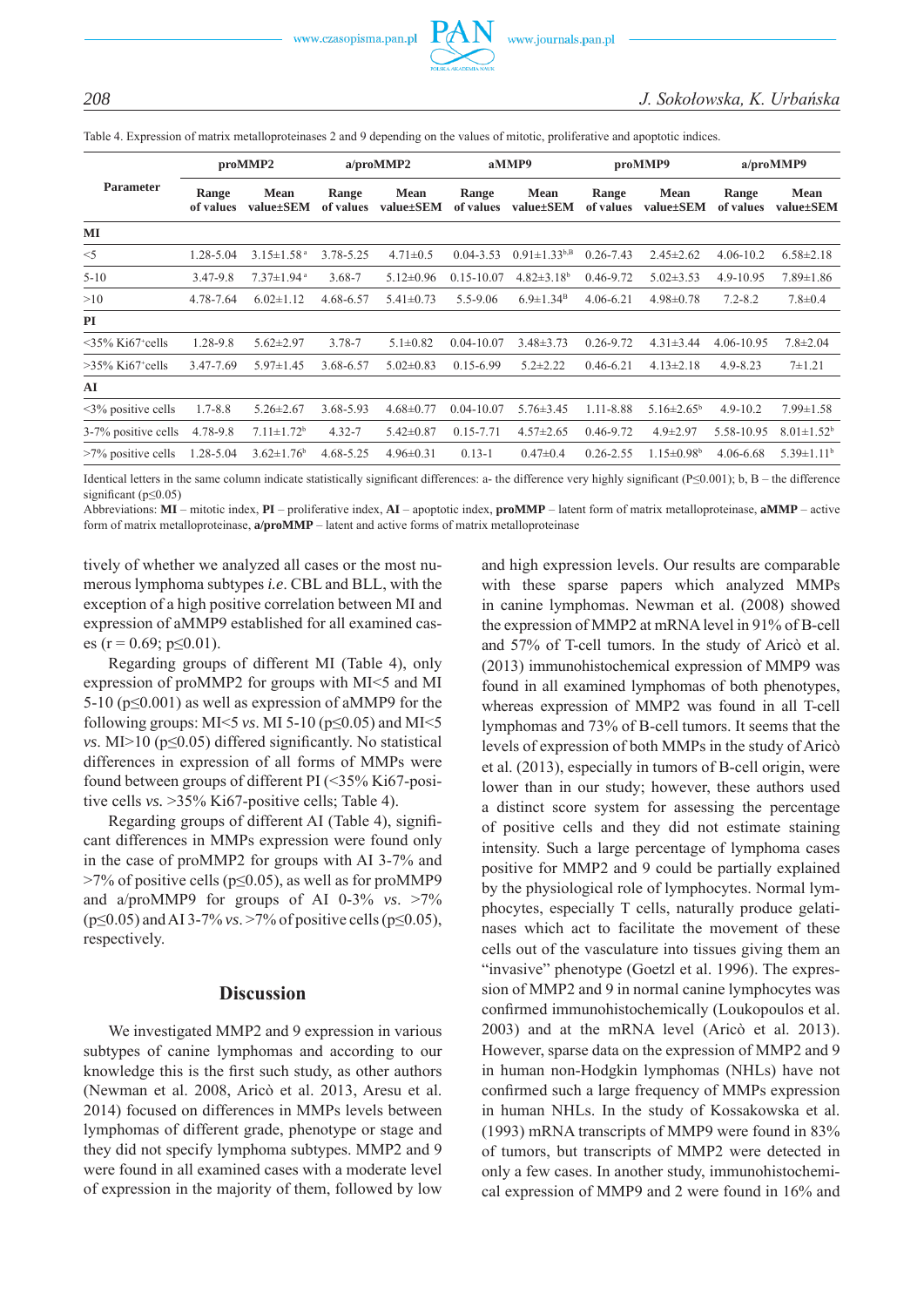

#### *Immunohistochemical assessment of metalloproteinases ... 209*

10% of cases, respectively (Sakata et al. 2004). Expression of these MMPs was observed in various subtypes of NHLs (Kossakowska et al. 1998, Sakata et al. 2004); however, except for diffuse large B-cell and nasal NK/T-cell lymphomas regarding both MMPs expression as well as anaplastic large cell and peripheral T cell lymphomas regarding MMP9 expression, the presence of either MMP2 or MMP9 is limited to small percentage of cases within other subtypes of NHLs (Sakata et al. 2004, 2007).

Apart from their role in disruption of the ECM and BM, MMPs play a role in the modification of the cellular behavior and modulations of biologically active ECM molecules (Manello et al. 2005, Vu and Werb 2018). These functions of MMPs that are essential in normal conditions in a changing environment may contribute to deregulation of cell behavior in a pathological state when the production and activity of MMPs are compromised (Pires et al. 2013). MMPs, including gelatinases, can regulate bioavailability and/or the activity of growth factors as well as the function of cell-surface receptors (McCawley et al. 2001, Gialeli et al. 2011). Moreover, in a tumor environment MMPs may deregulate the balance between growth and antigrowth signals (Pires et al. 2013) leading to increased proliferative activity. However, studies examining the impact of gelatinases on the proliferative activity of tumor cells are not numerous and their results are conflicting. Such relationships were found in some human (da Silva et al. 2016) and canine tumors (Nowak et al. 2008), but they were not confirmed by other studies (Okada et al. 2004, Mandara et al. 2009). Our research did not confirm the impact of MMPs on proliferation activity in canine lymphomas. There were no correlations between MMP2 and either MI or PI. We found only a correlation between aMMP9 and MI but it was not confirmed with PI. However, when we compared the mean values of TIS between groups of different MI, a trend towards the lowest expression of all examined forms of MMPs in the group of lymphomas with the lowest MI was observed, but this was confirmed statistically only in case of proMMP2 and aMMP9. The groups with medium and high MI were characterized with comparable values of TIS for all forms of MMPs, except aMMP9 where the TIS value for group with medium MI was lower than for group with the highest MI; however, this difference was not statistically significant. This tendency to increase expression of MMPs with increasing proliferation activity was not confirmed by analysis of MMPs expression between groups of different PI, as for all examined MMPs except aMMP9 the mean TIS values were similar. However, even in the case of aMMP9 these differences were not confirmed statistically.

The growing awareness that MMPs cleave a wide range of bioactive substrates presented in ECM including death-inducing signaling components, indicate that MMPs can up- or down-regulate cell apoptosis in a context-depend manner (McCawley et al. 2001, Manello et al. 2005, Gialeli et al. 2011). Studies conducted *in vitro* indicate that gelatinases have a proapoptotic effect in both physiological and pathological conditions, including tumors; however, opposing functions of these MMPs have also been reported (Manello et al. 2005). The majority of these studies have been conducted on various cell lines or mouse models and we were unable to find any studies conducted on tumors collected from clinical patients in both humans and dogs. We did not find any correlations between all examined forms of MMPs and AI. However, when we compared mean values of TIS between groups of different AI, we observed similar values of TIS in groups with the lowest and medium AI, and a lower level of MMPs expression in the group with the highest AI for all forms of MMPs except a/proMMP2. However, the lowest value of TIS in the group with the highest AI compared to groups with medium AI and the lowest AI was confirmed only for proMMP2, a/proMMP9 and proMMP9, respectively. Our results appear to be difficult to interpret without knowledge of the status of other pro- and antiapoptotic factors of known role in tumor biology *e.g*. P53 and BCL-2. Moreover, although TUNEL is a well-established apoptosis detection method, this assay is not objective and many factors can lead to false positive or negative staining (Tamura et al. 2000), thus use of other apoptotic markers e.g. caspase-3 is advisable to confirm our results.

In the present study we were unable to show a clear relationship between MMP2 and 9 expression and either proliferation intensity or apoptotic activity in canine lymphomas. However, our results do not exclude the impact of both gelatinases on the biological behavior of canine lymphomas. aMMP9 in particular seems to be a candidate for future studies. Moreover, our inconclusive results can mirror some limitations of this study. Firstly, we analyzed MMPs expression with immunohistochemistry, which is a relatively insensitive and qualitative method, whereas gelatin zymography proved to be both sensitive and quantitative, but has the limitation of requiring fresh tissue (Loukopoulos et al. 2003). Because we worked on archival samples we were not able to use this method. Therefore, our results remain to be verified by enzymological assays. In addition, we analyzed MMPs expression solely, without examination of the expression of their inhibitors, called tissue inhibitors of MMPs (TIMPs), which regulate MMPs activity. Among them, TIMP1 preferentially binds to MMP9 and TIMP2 to MMP2 (Aresu et al.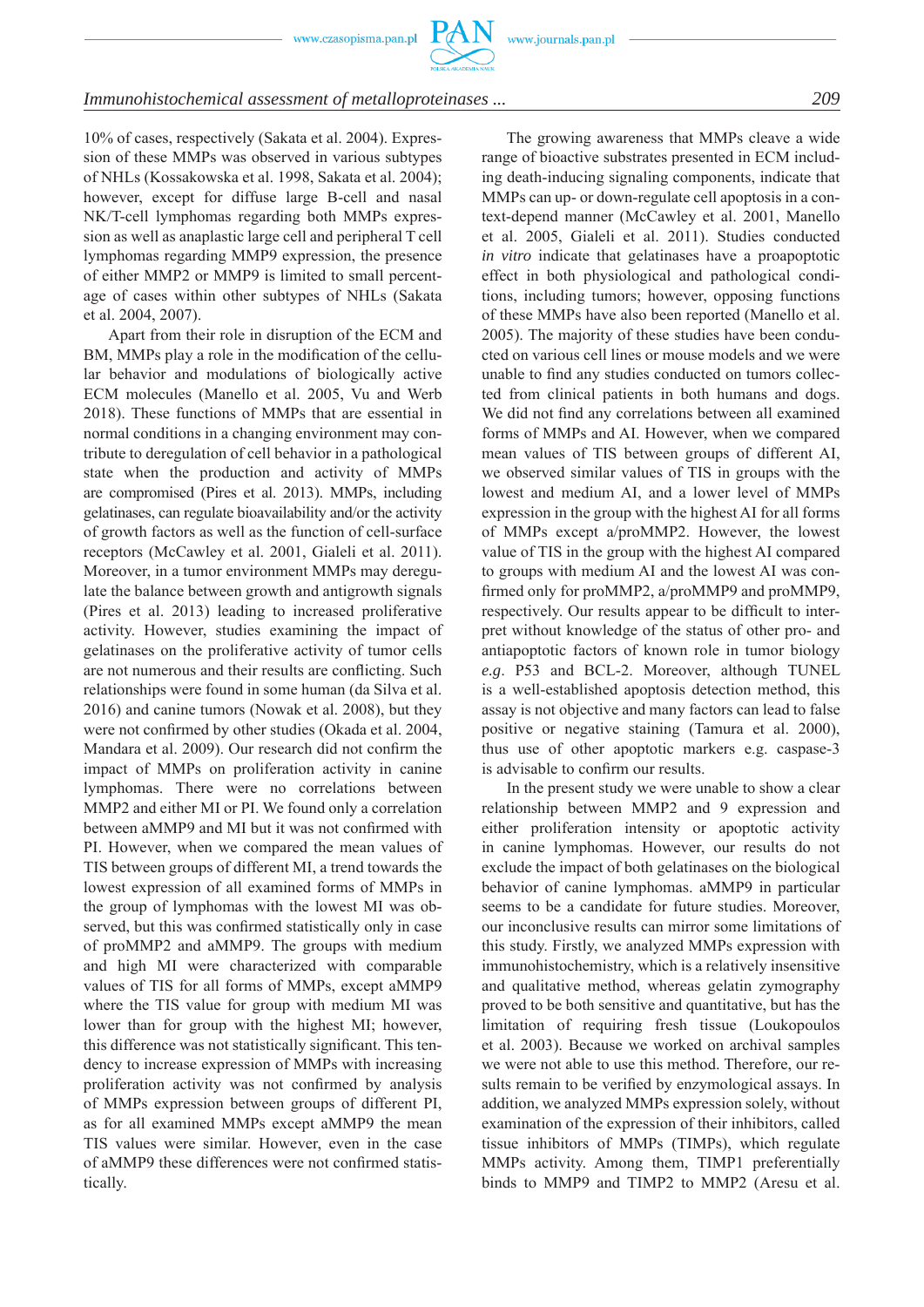

2011, Pires et al. 2013). TIMPs act either by suppressing proenzyme activation or inactivation of active enzymes *via* TIMP-MMP complex formation (Kwiatkowski et al. 2008). Thus the level of TIMPs can influence the activity of MMPs. In particular it has been shown that MMP9 is frequently expressed with TIMP1 by canine neoplastic cells (Aricò et al. 2013) and TIMP2 expression was found in 70% of canine B cell lymphomas at the RNA level (Newman et al. 2008). It has also been shown that TIMP1 has antiapoptotic activity (Guedez et al. 1998, Li et al. 1999). It should also be stressed that expression of MMPs and TIMPs, as well as the amount of synthesized active and latent forms of MMPs, are likely linked to specific physiologic and immunologic conditions and vary over time (Leibman et al. 2000, Newman et al. 2008). Finally, proliferation activity and apoptosis are influenced by many other factors *e.g*. growth factors, P53, BCL-2 or survivin and they could be more potent stimulators of proliferation or inhibitors of apoptosis in canine lymphoma cells than MMPs.

In summary, we performed immunohistochemical analysis of MMP2 and 9 expression in various subtypes of canine lymphomas and made an attempt to find a correlation between the expression of MMP2 and 9 and proliferation and apoptotic activities. We were not able to clearly confirm the role of MMPs in these processes in canine lymphomas; therefore, further studies examining MMPs activity by zymography, expression of TIMPs and other factors involved in the activation of cell proliferation and apoptosis inhibition are needed to clarify the role of MMPs, especially aMMP9, in the behavior of canine lymphomas. The results of our study and limited papers available in the literature indicate that canine lymphomas frequently express MMPs, and thus they could be a good candidate for treatment with MMP inhibitors.

## **References**

- Aresu L, Aricò A, Comazzi S, Gelain ME, Riondato F, Mortarino M, Morello E, Stefanello D, Castagnaro M (**2014**) VEGF and MMP-9: biomarkers for canine lymphoma. Vet Comp Oncol 12: 29-36.
- Aresu L, Giantin M, Morello E, Vascellari M, Castagnaro M, Lopparelli R, Zancanella V, Granato A, Garbisa S, Aricò A, Bradaschia A, Mutinelli F, Dacasto M (**2011**) Matrix metalloproteinases and their inhibitors in canine mammary tumors. BMC Vet Res 7: 33.
- Aricò A, Giantin M, Gelain ME, Riondato F, Comazzi S, Rütgen BC, Essler SE, Dacasto M, Castagnaro M, Aresu L (**2013**) The role of vascular endothelial growth factor and matrix metalloproteinases in canine lymphoma: in vivo and in vitro study. BMC Vet Res 9: 94.

Beltran E, Matiasek K, De Risio L, de Stefani A, Feliu-

-Pascual AL, Matiasek LA (**2013**) Expression of MMP-2 and MMP-9 in benign canine rostrotentorial meningiomas is not correlated to the extent of peritumoral edema. Vet Pathol 50: 1091-1098.

- Chu D, Zhang Z, Li Y, Zheng J, Dong G, Wang W, Ji G (**2011**) Matrix metalloproteinase-9 is associated with disease-free survival and overall survival in patients with gastric cancer. Int J Cancer 129: 887-895.
- da Silva AD, Nóbrega TG, Saudades AW, Otero MI, Danilevicz CK, Magnusson AS, Saraiva Homem de Carvalho AL, Rados PV, Carrard VC, Visioli F, Sant'Ana Filho M (**2016**) Ameloblastic neoplasia spectrum: a cross-sectional study of MMPS expression and proliferative activity. Oral Surg Oral Med Oral Pathol Oral Radiol 121: 396-401.
- Gentilini F, Calzolari C, Turba ME, Agnoli C, Fava D, Forni M, Bergamini PF (**2005**) Prognostic value of serum vascular endothelial growth factor (VEGF) and plasma activity of matrix metalloproteinase (MMP) 2 and 9 in lymphoma-affected dogs. Leuk Res 29: 1263-1269.
- Gialeli C, Theocharis AD, Karamanos NK (2011) Roles of matrix metalloproteinases in cancer progression and their pharmacological targeting. FEBS J 278: 16-27.
- Goetzl EJ, Banda MJ, Leppert D (**1996**) Matrix metalloproteinases in immunity. J Immunol 156: 1-4.
- Guedez L, Stetler-Stevenson WG, Wolff L, Wang J, Fukushima P, Mansoor A, Stetler-Stevenson M (**1998**) In vitro suppression of programmed cell death of B cells by tissue inhibitor of metalloproteinases-1. J Clin Invest 102: 2002-2010.
- Kossakowska AE, Hinek A, Edwards DR, Lim MS, Zhang CL, Breitman DR, Prusinkiewicz C, Stabbler AL, Urbanski LS, Urbanski SJ (**1998**) Proteolytic activity of human non-Hodgkin's lymphomas. Am J Pathol 152: 565-576.
- Kossakowska AE, Urbanski SJ, Watson A, Hayden LJ, Edwards DR (**1993**) Patterns of expression of metalloproteinases and their inhibitors in human malignant lymphomas. Oncol Res 5: 19-28.
- Kwiatkowski P, Godlewski J, Śliwińska-Jewsiewicka A, Kmieć Z (**2008**) The role of matrix metalloproteinases in tumour invasion. Pol Ann Med 15: 43-50.
- Leibman NF, Lana SE, Hansen RA, Powers BE, Fettman MJ, Withrow SJ, Ogilvie GK (**2000**) Identification of matrix metalloproteinases in canine cutaneous mast cell tumors. J Vet Intern Med 14: 583-586.
- Li G, Fridman R, Kim HR (**1999**) Tissue inhibitor of metalloproteinase-1 inhibits apoptosis of human breast epithelial cells. Cancer Res 59: 6267-6275.
- Liotta LA (**1986**) Tumor invasion and metastases-role of the extracellular matrix: Rhoads Memorial Award lecture. Cancer Res 46: 1-7.
- Loukopoulos P, Mungall BA, Straw RC, Thornton JR, Robinson WF (**2003**) Matrix metalloproteinase-2 and -9 involvement in canine tumors. Vet Pathol 40: 382-394.
- Mandara MT, Pavone S, Mandrioli L, Bettini G, Falzone C, Baroni M (**2009**) Matrix metalloproteinase-2 and matrix metalloproteinase-9 expression in canine and feline meningioma. Vet Pathol 46: 836-845.
- Mannello F, Luchetti F, Falcieri E, Papa S (**2005**) Multiple roles of matrix metalloproteinases during apoptosis. Apoptosis 10: 19-24.
- McCawley LJ, Matrisian LM (**2001**) Matrix metalloproteinas-